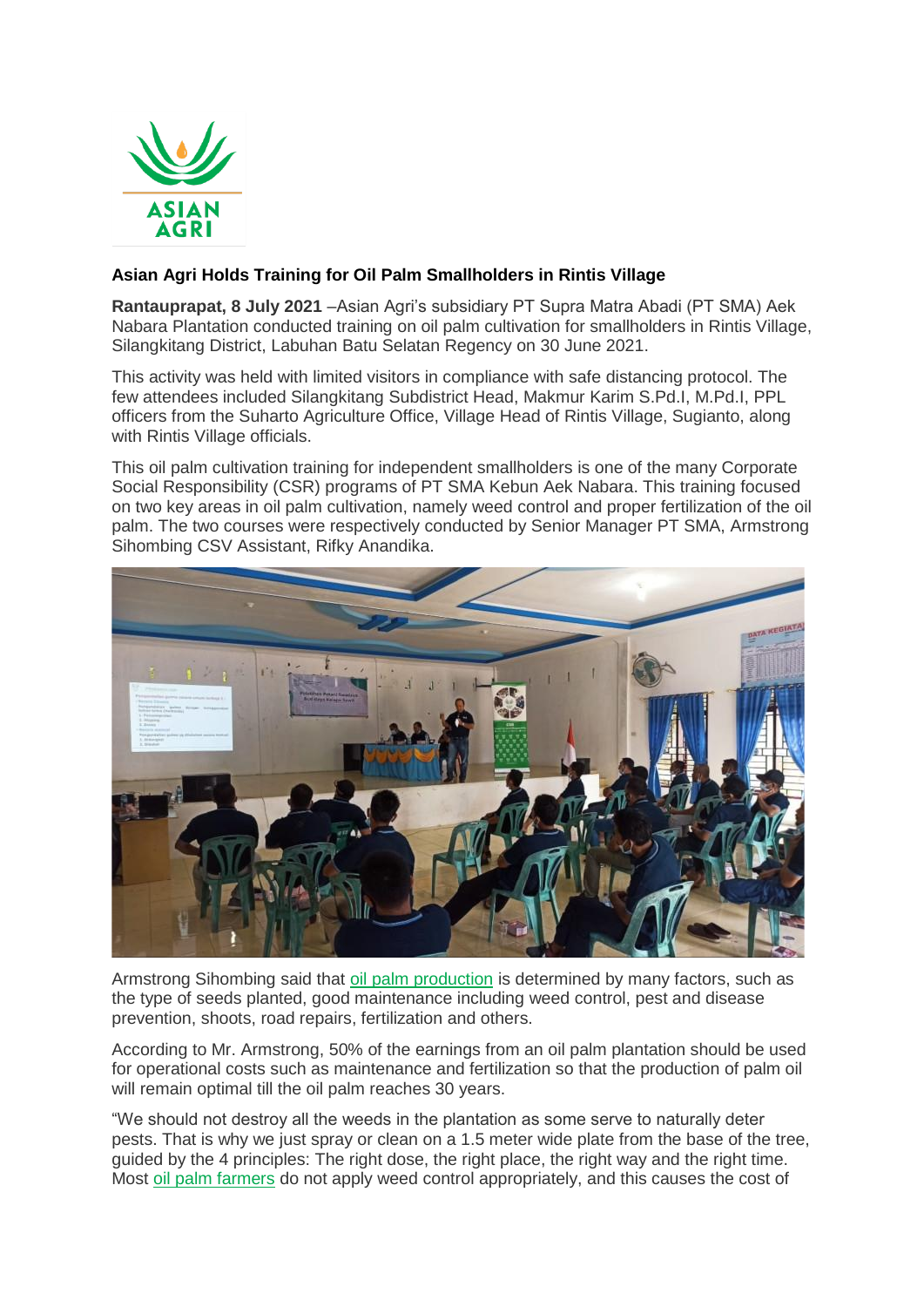control per hectare to be very high. The right way to deal with the weeds is chemical (spray, wiping) or manual (tripe, jack). We must understand and identify the type of weed, so we use the appropriate herbicide," explained Mr. Armstrong.

Rifky Anandika presented to participants on how to fertilize oil palm. The course delved into details such as the nutrient needs of oil palm, the symptoms of nutrient deficiency, the method and location of sowing.

"The main elements needed by oil palm plants are Nitrogen, Potassium, Phosphorus, Magnesium, and Boron. According to research, fertilization should be carried out in the garden above the empty stalks and above the midrib. Good fertilization is done according to the dose and needs per tree by making a calibrated dose. It would be best if the soil and leaves were analyzed beforehand, so that the dosage really matched the needs of oil palm," explained Rifky.

The training was followed by a question and answer session, in which participants shared and received more insights into cultivating oil palm plantations. Village Head Rintis, Sugianto said that the oil palm cultivation training was crucial in increasing the agronomic knowledge for the independent smallholder community of Rintis Village

"This training has been a long time coming and it helps to boost our knowledge on good oil palm cultivation techniques. I am very grateful to PT SMA (Asian Agri) for taking the time and sharing this with the community, especially Rintis Village. Hopefully, more similar sessions can be organized for the wider community, so that the best practices can be implemented in across all estates," said Mr. Sugianto.

The Head of Silangkitang Makmur Karim also expressed his gratitude to PT SMA (Asian Agri). He said: "I appreciate PT SMA (Asian Agri) for organizing this training, and hope it can greatly benefit the community. Improvements in our farmers' knowledge can hopefully lead to improvement in oil palm yields. I also hope the 25 participants will be able to share their acquired knowledge with their neighbors so that the people of Rintis Village can prosper together."

## **About Asian Agri:**

Asian Agri is one of Indonesia's largest [palm oil producers.](https://www.asianagri.com/en/about-us) Founded in 1979, the company today manages 100,000 hectares of plantation land and employs over 25,000 people. A pioneer of the Indonesian government's Trans-National Government Migration (PIR-Trans) program, Asian Agri currently works with 30,000 Plasma Scheme smallholders in Riau and Jambi who operate 60,000 hectares of palm oil plantations, and independent smallholders who manage a total 41,000 hectares.

Implementing a strict "no burn" policy since 1994 and best practices in sustainable plantation management, Asian Agri has helped its smallholder partners improve productivity, yield and supply chain traceability, while assisting them obtain certifications. The company's mills are technologically advanced and energy self-sufficient, minimizing greenhouse gas emissions.

Asian Agri (PT Inti Indosawit Subur) is a member of the [Roundtable on Sustainable Palm Oil](https://www.asianagri.com/en/sustainability-dashboard/standards-and-certifications)  [\(RSPO\)](https://www.asianagri.com/en/sustainability-dashboard/standards-and-certifications) since 2006. More than 86% of its owned plantations in North Sumatra, Riau & Jambi provinces and 100% of Plasma Scheme smallholder plantations in Riau & Jambi provinces have been RSPO certified. All its owned plantations and those owned by scheme smallholders ISCC (International Sustainability & Carbon Certification) certified since 2014. In 2019, the company also achieved 100% ISPO (Indonesian Sustainable Palm Oil) certification.

The company's operations are ISO 14001 certified, while its Learning Institute and nursery research center in Riau province, Indonesia are both ISO 9001 certified. Asian Agri's